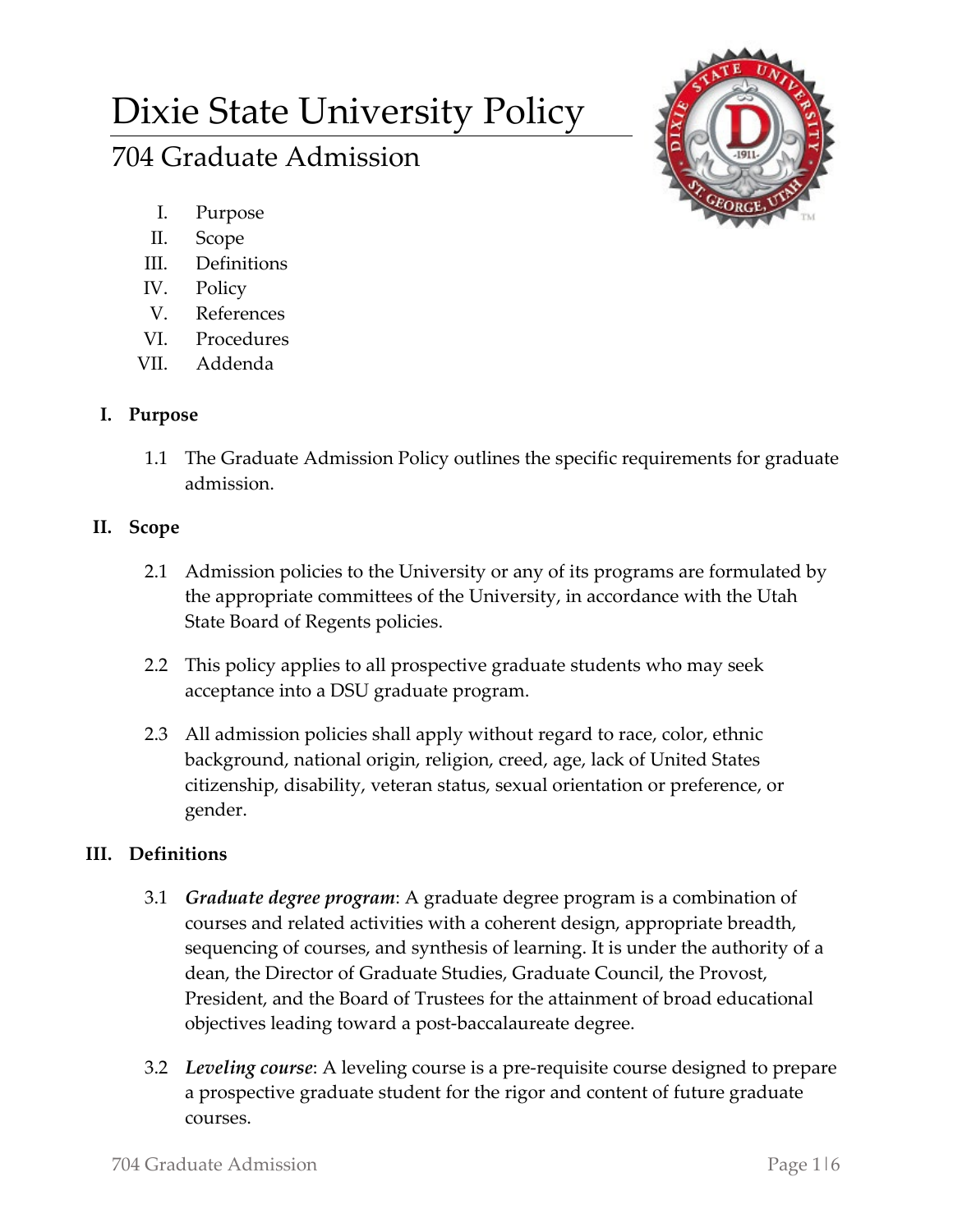- 3.3 *Program director*: A program director is the faculty member responsible for overseeing a particular graduate program in a department.
- 3.4 *International Students*:
	- 3.4.1 Applicants who are not U.S. citizens and have not received immigrant status from the U.S. Immigration and Naturalization Service are considered International Students.
	- 3.4.2 International Students who are present in the United States on visitor, student, or other visas which authorize only temporary presence in this country, do not have the capacity to intend to reside in Utah for an indefinite period and therefore must be classified as nonresident.

#### **IV. Policy**

- 4.1 Admission to a graduate program at Dixie State University is based on the applicant's academic abilities, past academic and/or professional performance, and evidence of a reasonable chance of success within that program.
- 4.2 Admission is competitive and at the discretion of the prospective graduate program. Meeting minimum admission requirements does not guarantee admission.
- 4.3 Minimum requirements for admission to a Dixie State University graduate program are as follows:
	- 4.3.1 A bachelor's degree from a regionally accredited college or university that will be completed before matriculation into the graduate program (The U.S. Department of Education website lists recognized regional accreditation agencies).
	- 4.3.2 A cumulative undergraduate GPA of at least 3.0. If the undergraduate GPA is below 3.9, consideration may be based on GPA calculated on the last 60 semester hours (90 quarter hours) of undergraduate work.
	- 4.3.3 If the conditions in 4.3.2 are not met, conditional admission may be granted with approval from the Program Director and/or Department Chair,
	- 4.3.4 An official transcript from each previously attended college and/or university (except DSU) must be sent directly from each institution to the Admissions Office. Transcripts must be submitted for all coursework above the high-school level and include all prior degrees.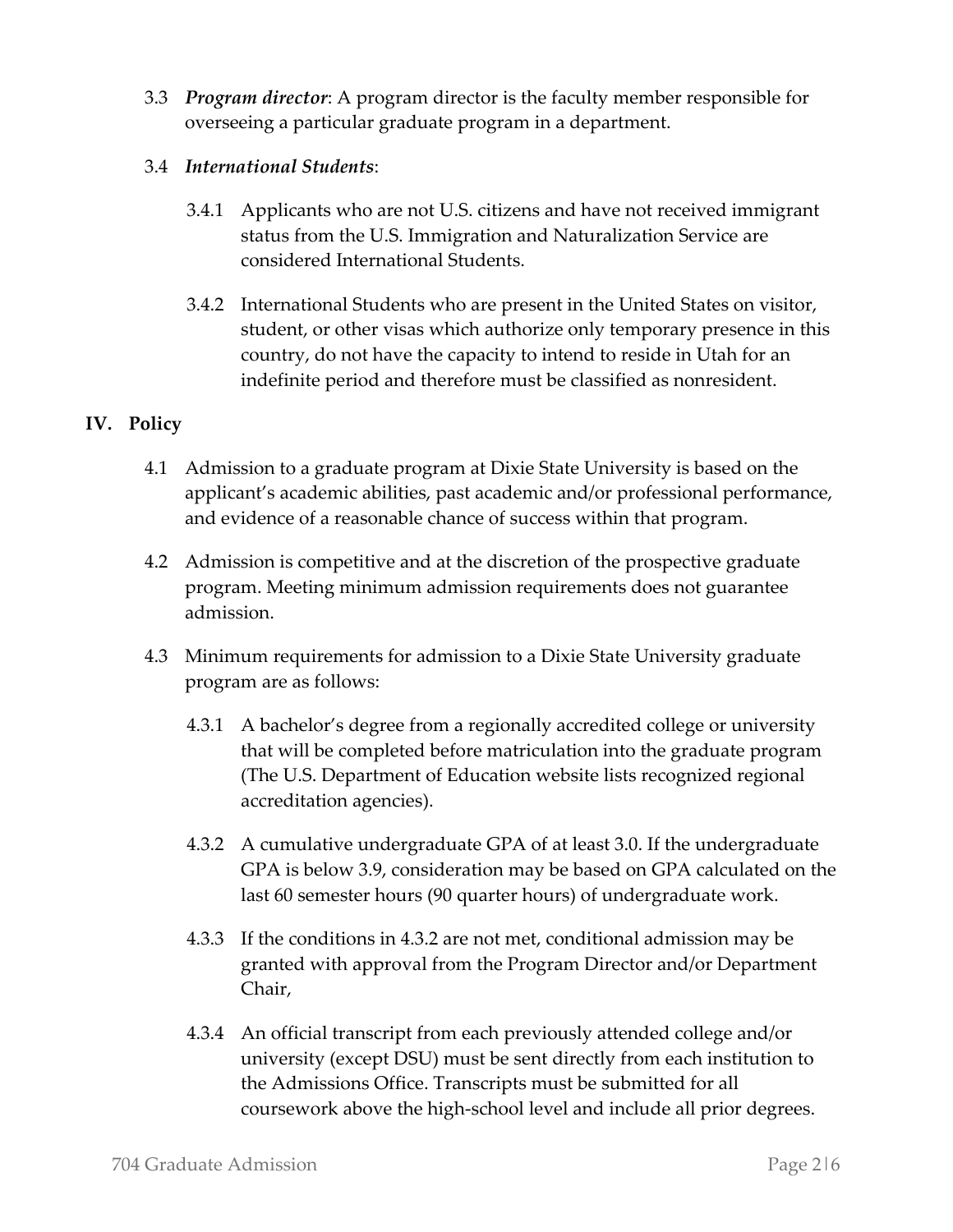- 4.3.5 Appropriate admissions test scores if required. (Contact individual graduate program for specific admissions test requirements.)
- 4.3.6 Additional requirements such as interviews or letters of recommendation may be required at the discretion of the individual programs.
- 4.3.7 A completed application, along with the submission of all required supporting materials. Application deadlines will be set by the programs and may vary.
- 4.4 International applicants must satisfy all program requirements that apply to U.S. citizens in addition to the following:
	- 4.4.1 Provide a professional transcript evaluation of course work completed outside the United States. International Student Services will provide a list of accepted foreign credential evaluation services.
	- 4.4.2 Provide evidence of English language proficiency. DSU graduate programs may require a minimum TOEFL (Test of English as a Foreign Language), IELTS (International English Language Testing System) score, or successful completion of English as a Second Language courses at a level specified by the graduate program. Contact the graduate program of interest for English language competency requirements.
		- 4.4.2.1 Students with a bachelor's degree or higher from a regionallyaccredited (or equivalent) university in which the language of instruction was English may be exempt from English-language proficiency testing.
	- 4.4.3 Complete the Graduate Financial Guarantee Form. Every international student must complete a confidential financial statement that shows the student has sufficient funds to comply with the United States Department of State regulations. This form must be submitted before a student can receive the appropriate form that enables application for a student visa for entry into the U.S.
- 4.5 In addition to a bachelor's degree, students may be required to complete additional course work (leveling courses) prior to acceptance into a particular graduate program to ensure proper preparation for study within that program.
	- 4.5.1 Graduate departments may impose an age limit (i.e. how old the courses are) on leveling courses completed prior to entry into a graduate program.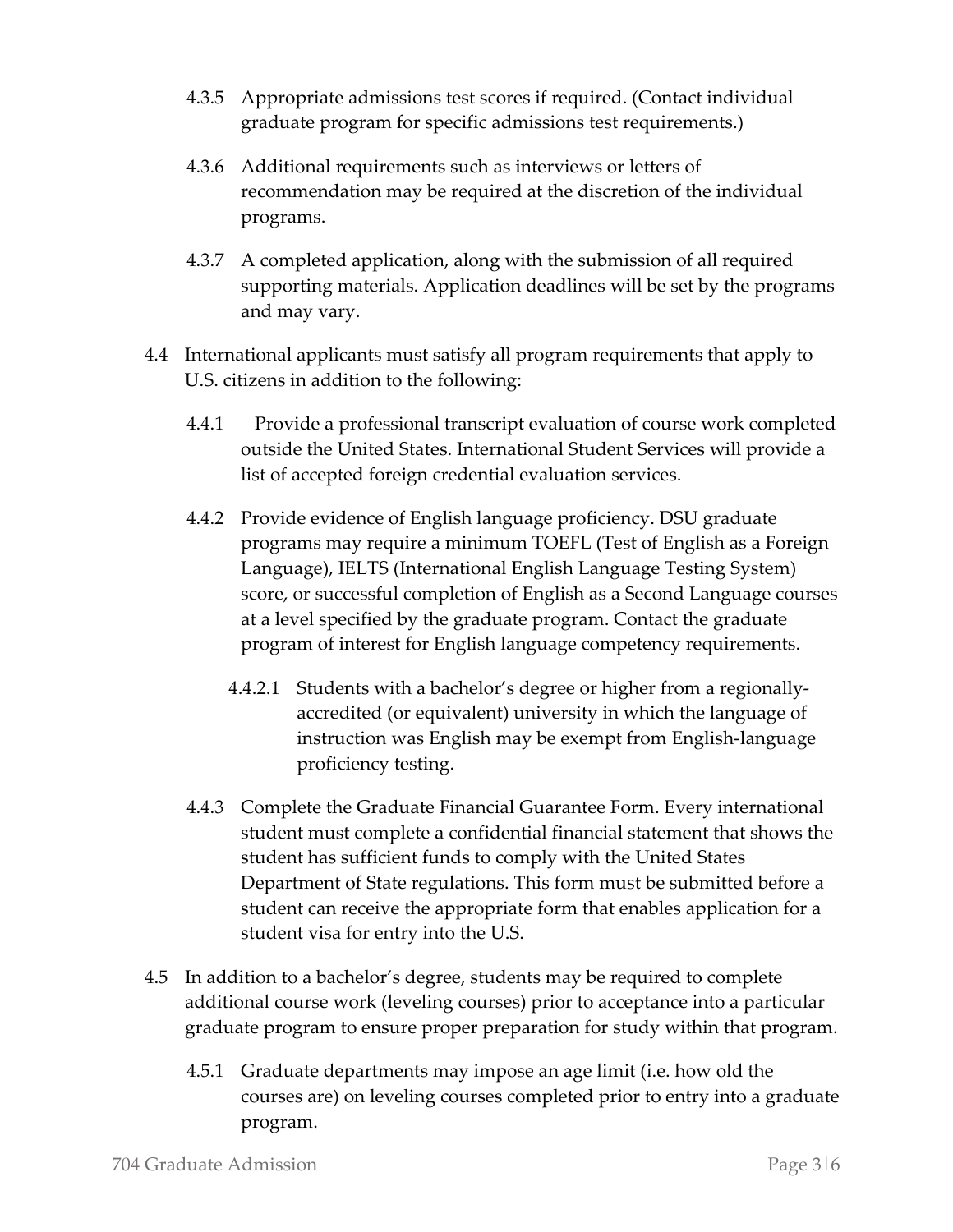#### 4.6 Graduate Student Classification

- 4.6.1 Full-Time Matriculated Graduate Student (Degree Seeking)
	- 4.6.1.1 To be classified as *full-time matriculated* or *full-time degree seeking*, a student must be registered for 9 or more graduate credit hours per semester (excluding summer) and be formally admitted to a DSU graduate program.
	- 4.6.1.2 Full-time matriculated graduate students must be registered for at least 1-3 graduate credit hours during the semester of the final thesis defense or, in a graduate program without a thesis requirement, the last semester of coursework required in the student's program of study.
- 4.6.2 Part-Time Matriculated Graduate Student (Degree-Seeking)
	- 4.6.2.1 To be classified as *part-time matriculated* or *part-time degree seeking*, a student must be registered for 5-8 graduate credit hours per semester (excluding summer) and be formally admitted to a DSU graduate program.
	- 4.6.2.2 Part-time matriculated graduate students must be registered for at least 1-3 graduate credit hours during the semester of the final thesis defense or, in a graduate program without a thesis requirement, the last semester of coursework required in the student's program of study.
- 4.6.3 Conditionally-Admitted Graduate Student (Degree-Seeking)
	- 4.6.3.1 Conditional admission as a graduate student at DSU is granted solely at the discretion of the specific graduate program to which the student seeks admission. Contact the specific graduate program for more information regarding procedures and conditions for conditional admission.
	- 4.6.3.2 Advancement from conditionally-admitted to full-or part-time matriculated graduate student status will be determined by the graduate program, based on conditions which may include the following:
		- 4.6.3.2.1 Completion of outstanding requirements for the baccalaureate degree
		- 4.6.3.2.2 GPA of 3.0 or above in 5000- and/or 6000-level classes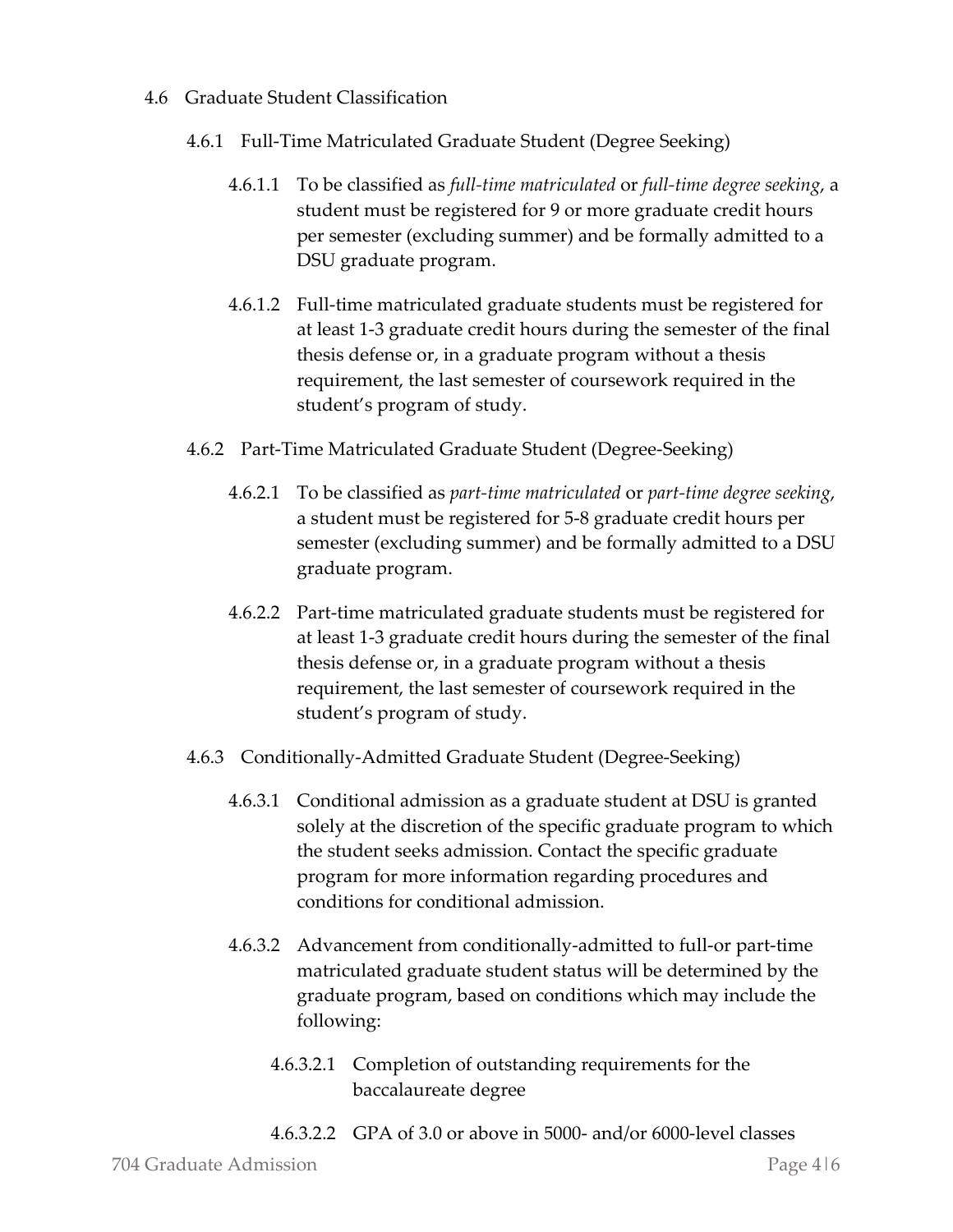specified by the graduate program

- 4.6.3.2.3 Performance on a standardized graduate admission and/or English language competency test
- 4.6.3.3 Conditionally-admitted students may enroll for no more than 10 credits, after which the conditionally-admitted student must be either changed to full- or part-time matriculated status by the graduate program director, or be released from the program.
- 4.6.4 Non-Degree Seeking Graduate Student
	- 4.6.4.1 Students who are taking graduate courses at DSU but have not been formally admitted to a Dixie State University graduate program are classified as non-degree seeking.
	- 4.6.4.2 Not all graduate programs allow non-degree seeking students to enroll in their graduate courses.
- 4.6.5 The above graduate student classifications do not determine eligibility for financial aid.
- 4.7 Graduate Program Application
	- 4.7.1 All graduate applications and supporting materials are initially submitted through the DSU Office of Admissions.
	- 4.7.2 The individual graduate programs will provide the Admissions Office with pertinent information regarding admission requirements for their respective programs that may differ from those of undergraduate and other graduate programs.
	- 4.7.3 Once a completed application is received, it will be evaluated by the Admissions Office and if all criteria are met, it will be forwarded to the graduate program of interest for an admission decision.
- 4.8 The process for applying for financial aid is the same for graduate students as for undergraduate students. Graduate level student loans are available for those participating in a graduate program. The Financial Aid website contains current information.
- 4.9 Scholarships may be available for both Utah residents and non-residents. To qualify, students should contact the individual graduate programs for more information.